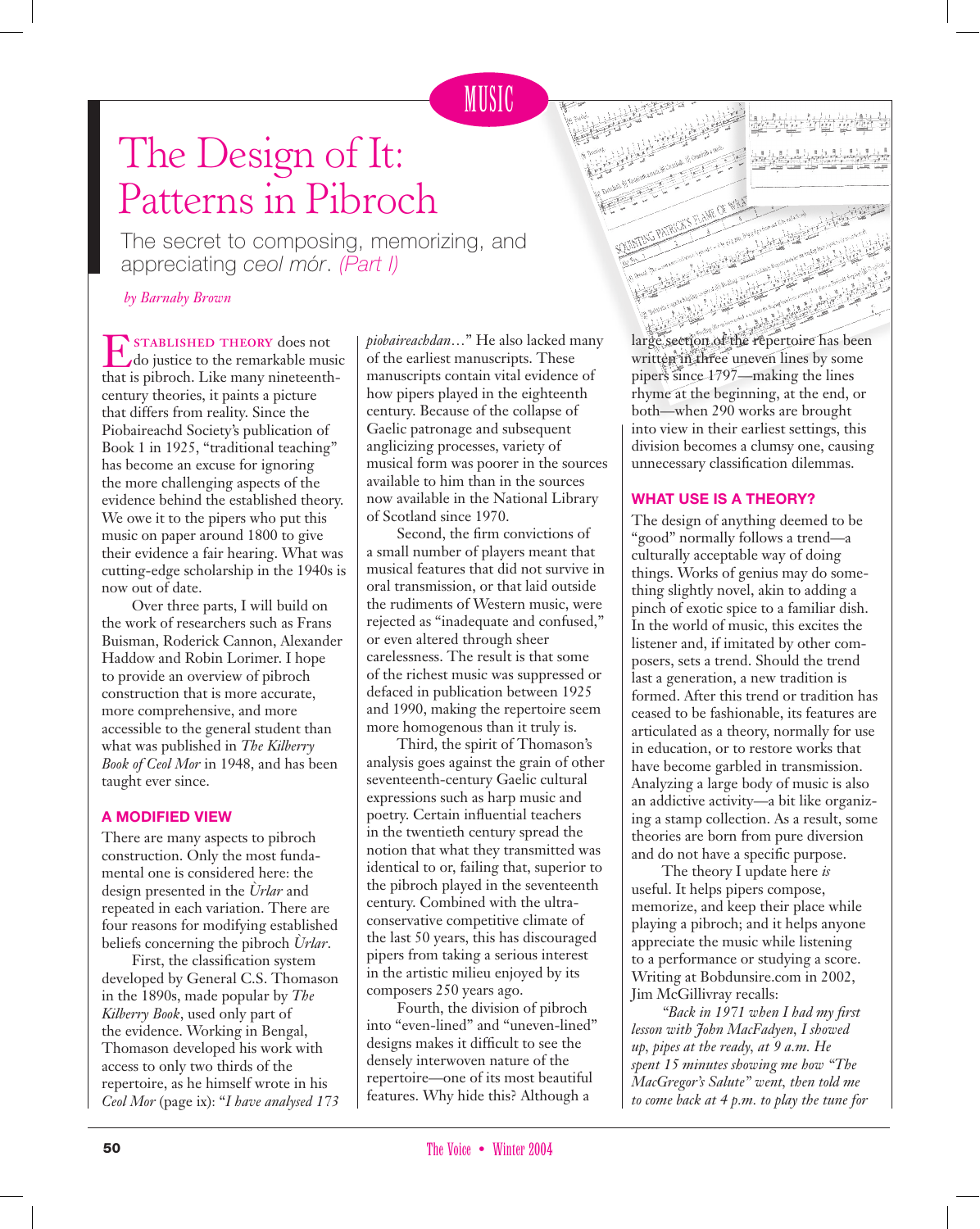## MUSIC

*him on the pipes, which I did. It was not unusual to be given a tune in the morning and to be expected to play the ground and first few variations by late afternoon, and the rest of the tune next day. This was by no means an impossible feat"*

Iain Sherwood explains how:

*"By learning the component phrases for each movement and assembling them in the right order, it is possible to learn an entire tune in an afternoon or less."*

For listeners, recognizing the pattern in which the phrases are played means that the story unfolding in the music can be followed, and the performance more deeply enjoyed. Knowledge of the pattern generates expectation, providing the potential for surprise or fulfillment. It enables us to engage with the composer, whose music can then manipulate our emotions with greater power.

#### **INADEQUATE AND CONFUSED?**

Inspirational compositions often don't quite fit any given theories of musical form. A composer is not a computer, and the best music is never predictable. Pibroch music editors, however, appear to have shared some kind of obsessivecompulsive disorder, or harboured a sense of superiority that encouraged them to meddle, perhaps because they considered themselves better-educated than pipers of the early nineteenth century. "Educated" in this context, however, typically meant "anglicized." English-speaking culture has invaded most corners of the world and it is very difficult, if not impossible, for human beings to detach themselves from the culture in which they were reared.

Looking at the ammendations and errors in Books 1 to 15, Piobaireachd Society editors do not appear to have been masters of any kind of music. Simplistic, theory-based thinking meant that any material which did not square with rudimentary music theory was branded unfit for publication, or dismissed as "inadequate and confused" (Book 14, page 452). Such statements, frankly, are more likely to signal that something interesting has survivedun-anglicized. Thank goodness pipers are now examining the early evidence more closely, and the monotony of pibroch played the same, sanitized, twentieth-century way—ignoring the composers' world—shows signs of coming to an end.

#### **THE PIBROCH RAINBOW**

There is a marvelous guide by Alec Haddow, *The History and Structure of Ceol Mor*, published in 1982 and reprinted in 2003. My only quibble with Haddow's presentation of pibroch structure is that his detail obscures the larger picture. In Example 1, I display the spectrum of *Ùrlar* constructions, showing how the most archetypal designs interrelate. I have chosen to stand further away from individual works than Haddow, so that the underlying models are fewer in number and can be distinguished more easily by students. Haddow divides the Woven and Interlaced designs into eight separate categories, but to apply this level of detail across the repertoire would result in an unmanageable number of categories (albeit more homogenous ones). You might call these archetypes the nine "colors of the pibroch rainbow." The group could be reduced to seven, but a group of nine makes it clearer how the repretoire forms a single, close-knit family. Every *Ùrlar* design is related, to some degree, to every other design.

Musical rhymes do not have to be at the end of a line, they can occur in the middle. By presenting the archetypes in even lines (not always starting and ending with the same phrase), internal rhyme becomes an asset, and lines are woven together in the same manner as in classical Gaelic poetry. This arrangement not only brings out the qualities of symmetry and inversion that are also found in sixteenth-century harp music, but also displays a form supported by the earliest recorded statement on pibroch construction.

Joseph MacDonald's *Compleat Theory of the Highland Bagpipe* of 1760 (ed. Roderick Cannon, 1994)

claims to describe how pibroch "was originally taught by its first Masters & Composers in the Islands of Sky & Mull." He writes:

*"Their Adagios when regular, commonly consisted of 4 Quarters. In each Quarter there were Such a number of Fingers (which we Count as Bars) 2, 4, or 8 as the Quarter was Long or short."*

MacDonald makes no mention of the uneven arrangements "6, 6, 4" and " $4, 6, 4, 2$  (or  $1$ )" that have become part of the modern pibroch belief system.

All the evidence from before 1797 suggests that the composers saw their designs as 4, 4, 4, 4, and that they turned their genius to subverting that fourfold regularity. By superimposing an alternative structure of musical rhymes, the composition is rendered more sophisticated and pleasing. Henry Purcell (1659–1695) was doing much the same thing in his compositions where he built upon repeated grounds. Whether performed by Gaelic, French, or English masters, music with two or more superimposed structures was probably heard in Dunvegan Castle throughout the sixteenth and seventeenth centuries.

#### **16TH-CENTURY HARP MUSIC**

Nineteenth-century folklore claims that Gaelic pipers underwent a long and rigorous training. Unfortunately, there is no direct evidence of what this training consisted of before 1760, a century after the composition of many pibroch classics. To gain an insight into how the famous MacCrimmon composers were schooled, or understand the regimen they endured, we are forced to consider the contemporary evidence that exists for the training of the composers' artistic contemporaries: the harpers and poets. This may guide us to a more reliable understanding of the composers' world of ideas than the memory of pipers 100 to 200 years later.

Harp music is blessed with a remarkable manuscript, copied by Robert ap Huw in about 1613. Just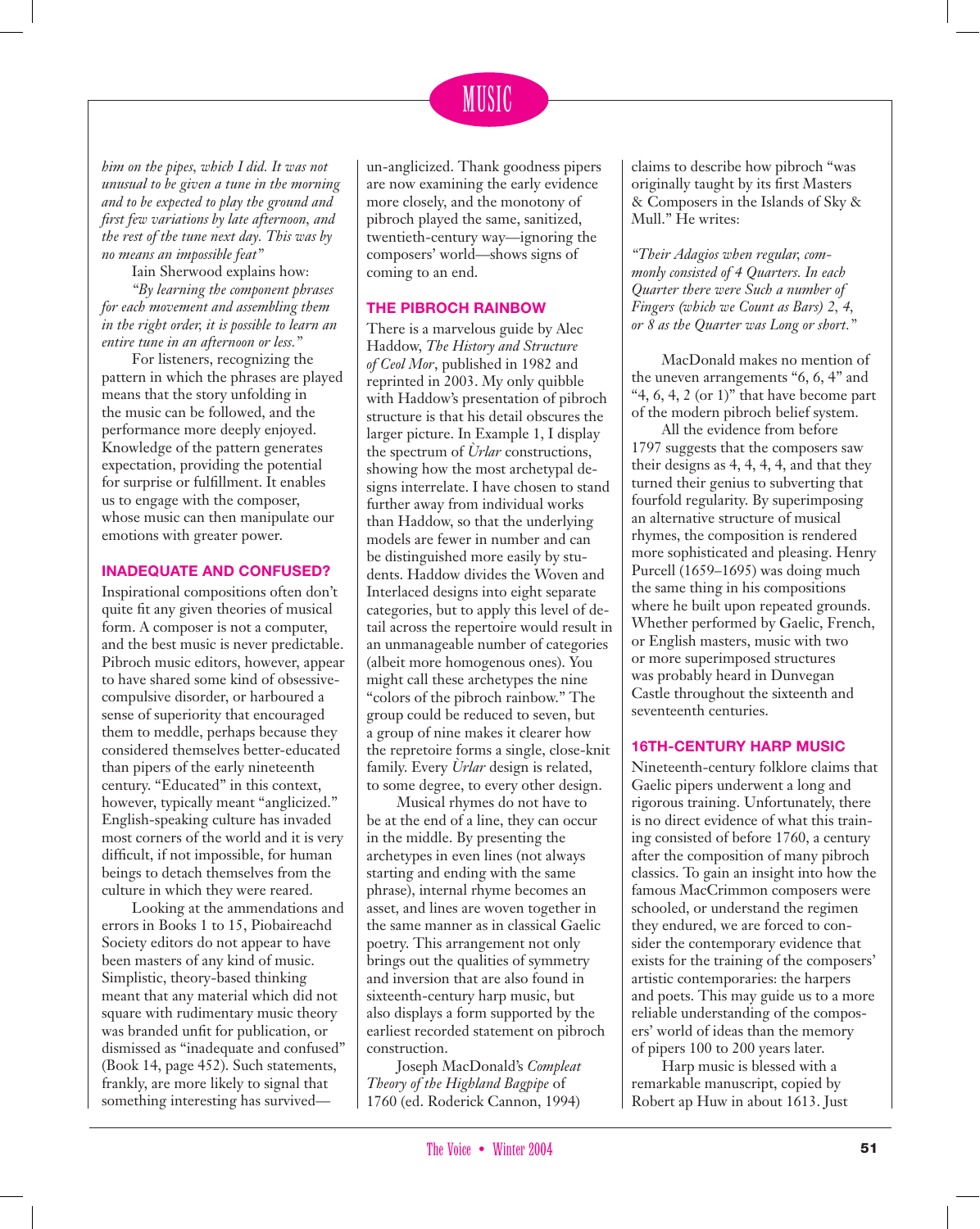### MUSIC

as Dòmhnall Mòr was finishing the education of his son, Pàdraig Mòr, this harper from Anglesey copied a list of 24 mesur from his teacher's book. Each mesur is a series of between 8 and 24 binary digits, and Welsh legend states that these compositional formulae were of Irish origin. This may in part be true, as at least four are closely related to pibroch, which has several Irish links.

A typical relationship is examined in Example 2. Other general similarities support the idea that Welsh harp and pibroch traditions share a common background. For example, we find an instruction in some of Robert ap Huw's variations to repeat the previous variation, raising the thumb of the top hand by two strings. This instruction corresponds to a thumb variation in pibroch, where (typically) all Fs are raised to high A. In the 24 mesur, the "0"s are known as tyniadau, providing tension, and the "1"s as cyweirdanau, giving resolution. Exactly the same principle operates in the *Urlar* designs of Example 1, where phrase A is defined by a consonant sonority, and phrase B by a dissonant one. It is also usual in both traditions to alter the melody at the end of the pattern. This alerts the listener to the fact that one variation is ending, and the next is about to begin.

As in pibroch, the compositional formulae of the Welsh harpers can generate 12 minutes of awe-inspiring music. The examples on Bill Taylor's CD, Two Worlds of the Welsh Harp, are the nearest thing to pibroch I have heard. (The CD is available from the artist at www.clarsach.net). More information on this tradition can be found in Welsh Music History 3, ed. John Harper, 1999.

#### **17TH-CENTURY GAELIC POETRY**

Gaelic poetry should bring us even closer to the world and the thoughts of pibroch's early composers. During the seventeenth century, amateur poetic forms rose in popularity-much to the chagrin of the old masters. In the following example, a poet of the



**EXAMPLE 1. The nine colors of the pibroch rainbow.** Every pibroch is related to one or more of the above archetypal designs. Connecting lines show how the designs are related. This perspective evolved between 1995 and 2002, from the contemplation of approximately 290 distinct works in oral transmission around 1800.

old professional order, Cathal Mac Muireadhaigh, laments how the work of an untrained bard was now earning the esteem of Gaelic chieftains:

you have met with honour and success in taking up poetry without effort...

You are indeed in luck, having made no stab at erudition, to be held in such respect, unabashed, with a mouldy, halffinished poem...

For getting your words mixed up you have made quite a reputation, though clowning around on the booze is more your style than poetry...

Alas I never made an attempt on the lines of your metres, content devoid of truth or form and no reference to basic learning.

Let me forsake the snare of Strict Verse as we found it in the tradition, and let me enter your new order now: it will last longer than the path I have followed.

This would be a good time for me to make, if I could, a change in my profession since no-one respects my gift now that the world has altered.

This is one of the last examples of the "Strict Verse" that dominated formal ceremony in Gaelic Ireland and Scotland between about 1200 and 1650. Less elaborate poetic metres had always existed, but only in the seventeenth

century did they rise to eclipse the style of the professional elite, whose power and status were protected by arduous training and an archaic language.

Professional pipers like Dòmhnall Mòr used both elaborate constructions that could be classified as Wellwoven or Ornate, and the simpler designs relating to the Free Lyrical and Progressive archetypes defined in Example 1. These contrasting styles of composition perhaps reflect the erudite, law-abiding poetry of the professional, and the lighter, more spontaneous verse of the amateur.

By 1650, the foundations for all subsequent creativity in pibroch had been laid. Pipers were certainly familiar with professional poetry before that date, and it is possible that the more rigorous musical designs formed part of their traditional education. When we see how many rules the professional poets studied, and consider that their station was similar to that of leading pipers, it is no wonder the pipers produced works of such intellectual stature

Colm O Baoill describes the rules governing "Strict Verse" in his anthology of seventeenth-century Gaelic poetry, The Harps' Cry (1994, page